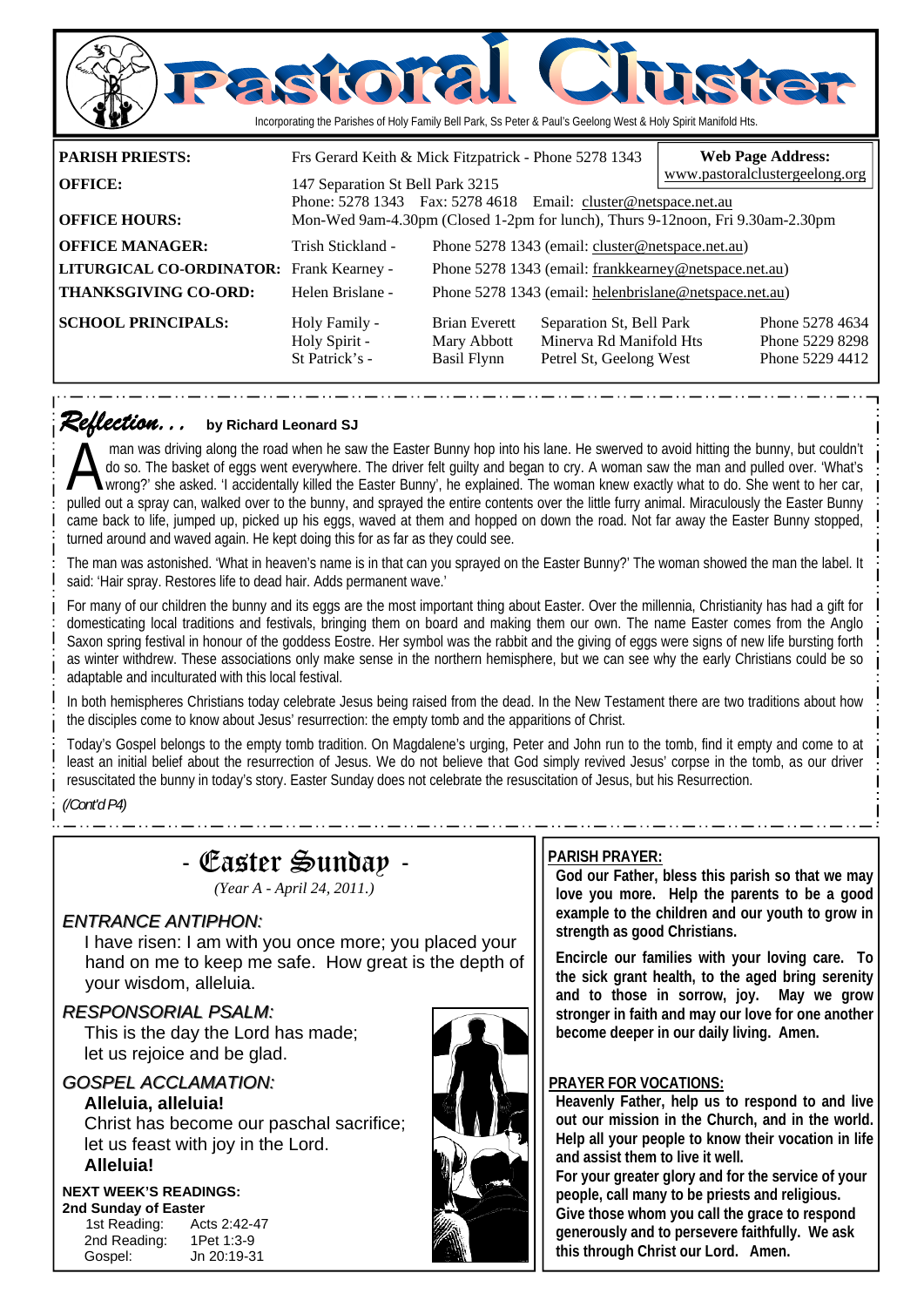## The Pastoral Cluster at Prayer

## WEEKEND MASSES:

*English… 8am and 9.30am (Sunday) 6.00pm Sat 5.00pm Sat* 

**Holy Family, Bell Park: Holy Spirit, Manifold Hts: Ss Peter & Paul's, Geelong West:**

 *11am - 1st, 3rd & 5th Sundays 11am - 2nd and 4th Sundays* 

 *9.30am - Italian Mass at St Patrick's* 

*Croatian… 11.30am (1,3,4,5th Sunday), 12.30pm (2nd Sunday) - Slovenian…11.30am (2nd Sunday)* 

### WEEKDAY MASSES:

**Holy Family:** 9.15am Tues, 9.15am Thurs

**Holy Spirit:** 9.00am Wed, 11am Fri and 9am Sat. *Reconciliation after Saturday Mass* 

**Grace McKellar Centre:** 10.15am - 1st, 3rd, 5th Tues; **Maryville Nursing Home:** 11am Tues; **Multicultural Centre:** 1.30pm - 1st Fri **Vincentian Village:** 3.00pm - Mon

### COMMUNAL PRAYER:

| Mon   | Holy Family Women's Prayer Group   | 10.00am         | <b>Holy Family Community Centre</b> |
|-------|------------------------------------|-----------------|-------------------------------------|
| Tues  | <b>Meditation Group</b>            | 5.30pm          | <b>Holy Family Community Centre</b> |
| Wed   | Prayer of the Church               | Before 9am Mass | <b>Holy Spirit Church</b>           |
| Wed   | Holy Family Women's Prayer Group   | 10.00am         | <b>Holy Family Community Centre</b> |
| Thurs | Italian Prayer Group               | 10.00am         | St Patrick's Chapel                 |
| Fri   | Adoration of the Blessed Sacrament | After 11am Mass | <b>Holy Spirit Church</b>           |
| Fri   | Divine Mercy                       | 3.00pm          | <b>Holy Spirit Church</b>           |
| Sat   | Rosary                             | After 9am Mass  | <b>Holy Spirit Church</b>           |
|       |                                    |                 |                                     |

#### **OUR LADY'S STATUE:**

*If anyone would like to have our Lady's Statue or if you could spare an hour a month to help Tina Montalto, ph 5278 9314.* 

## **AS A COMMUNITY WE PRAY FOR:**

### **RECENT DEATHS:**

**ANNIVERSARIES:** 

#### **BAPTISMS:**

PRAY FOR THE SICK: Fr Tony Hally (former PP of Bell Park), Joseph Escorse, Jillian Henry, Bernie Dalton, Florence Williams, Pasha Alden, Wendy Commons, Margaret Donaghy, Margaret Harris, Maria Law, Peter Farrar, Doris Boyle, Heidi Maguire, Joan Bellew, Kate Jennings, Nevenka Juraga, Joan Gazenbeek

*(Please note: After approx five weeks names will be deleted from the sick list please phone the office if you wish names reinserted)* 

## **ROSTER FOR NEXT SUNDAY, MAY 1, 2011.**

(1st Sunday of the Month**)** 

Commentators R Allum

#### **Ss PETER & PAUL'S: 5.00PM**

Commentators C O'Brien Readers DO'Brien<br>Special Ministers Neeld. **Welcomers** Projectionist

**HOLY FAMILY 8.00AM 9.30AM 9.30AM 5.00AM 1 6.41** Lectors **A** Vanjek **A** Vanjek **C&J Taylor** Welcomers U Guardiano, K McArthur

Commentators Sr Sibberas M Shilling Lectors **CONEXALLECTER** J O'Neill **M** Currie Special Ministers **D** Boyle, M Abbott, D Torpy **V** Trinder, M Currie Projectionist B Stocks L Coles

Special Ministers **F Chrimes, J Bartolo, I Vanjek, B McFarlane** G&P Carmody, D Farrar, R&R Zanardo

#### **HOLY SPIRIT: 6.00PM 6.00PM 11.00AM**

Welcomers **V** Logan, P Ryan A Dickson, D King, I Cleary, C Kelynack

N Neeld, J Jess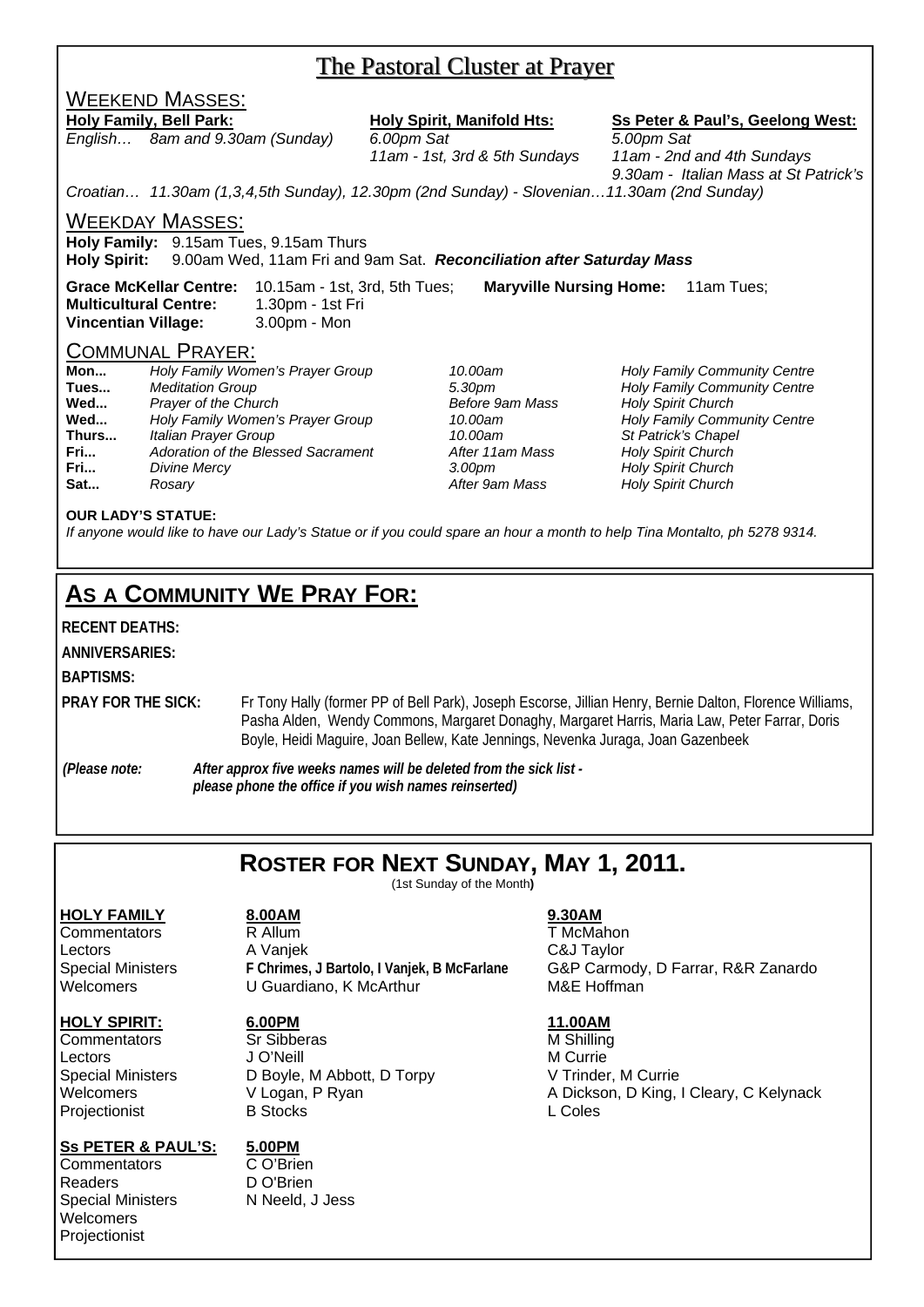### **EASTER SUNDAY -**



Happy Easter from all at Caritas Australia! Celebrate that your generosity to Project Compassion offers new life to your brothers and sisters struggling with poverty and injustice. Thank you for supporting Caritas Australia's Project Compassion 2011 appeal. The work of Caritas Australia gives us this opportunity. Please donate to Project Compassion today.

as

## Recurring Activities in the Cluster:

|                                                                                                                                                                                                                                                               | Holy Family BBQ lunch -       |                                                                                       | Third Sunday of each month at the Community Centre from 12noon a BBQ lunch BYO to share       |  |
|---------------------------------------------------------------------------------------------------------------------------------------------------------------------------------------------------------------------------------------------------------------|-------------------------------|---------------------------------------------------------------------------------------|-----------------------------------------------------------------------------------------------|--|
|                                                                                                                                                                                                                                                               | Holy Family Women's Group -   | First Monday evening of each month at the Community Centre 7.00pm                     |                                                                                               |  |
|                                                                                                                                                                                                                                                               | St Vincent de Paul -          | Holy Family meet 1st and 3rd Tuesdays at the Community Centre, 7.30pm                 |                                                                                               |  |
|                                                                                                                                                                                                                                                               |                               | Ss Peter & Paul's meet 2nd and 4th Thursdays 2pm in the Small Hall                    |                                                                                               |  |
|                                                                                                                                                                                                                                                               |                               | Holy Spirit meets 1st and 3rd Tuesdays 7.00pm in Holy Spirit Hall                     |                                                                                               |  |
|                                                                                                                                                                                                                                                               | <b>Baptism Preps -</b>        | 2nd and 4th Mondays 7.30pm in the Community Centre                                    |                                                                                               |  |
|                                                                                                                                                                                                                                                               | Children's Liturgy -          | Holy Family -                                                                         | 1st and 3rd Sunday at 9.30am Mass (during school term)                                        |  |
|                                                                                                                                                                                                                                                               |                               | Holy Spirit -                                                                         | 1st and 3rd Sundays at 11am Mass (during school term)                                         |  |
|                                                                                                                                                                                                                                                               |                               | Ss Peter & Paul's-                                                                    | 2nd and 4th Sunday at 11.00am Mass (during school term)                                       |  |
|                                                                                                                                                                                                                                                               | Playgroup -                   | Holy Spirit School -                                                                  | Monday 9.30am-11.30am. 0-3 years Indoor/outdoor play. Ph 5229 8298                            |  |
|                                                                                                                                                                                                                                                               | Manifold CWL -                | Holy Spirit Hall, First Tuesdays in the month                                         |                                                                                               |  |
|                                                                                                                                                                                                                                                               | Italian Mass -                | First Thursday of the month in St Patrick's Chapel                                    |                                                                                               |  |
|                                                                                                                                                                                                                                                               | Catholic Deanery Solo Group - | Dinner at Desma's every 1st Tuesday of the month at 6.30pm. Bookings phone 5278 2712. |                                                                                               |  |
|                                                                                                                                                                                                                                                               | Ss Peter & Paul's Luncheon -  | Second Sunday of each month, 12noon in the small Hall.                                |                                                                                               |  |
|                                                                                                                                                                                                                                                               | Catholic Diners' Club -       |                                                                                       | Second Tuesday of each month, 6pm at Dromoland. Dinner & Guest speaker. Ph Terry on 5221 7339 |  |
| If you wish to know more about these groups, as well as about our Sacramental Program for children in non-Catholic schools, our<br>Baptism and Wedding procedures, our Partnership with the Columbans in the Philippines and so on, please visit our webpage: |                               |                                                                                       |                                                                                               |  |

*www.pastoralclustergeelong.org \_\_\_\_\_\_\_\_\_\_\_\_\_\_\_\_\_\_\_\_\_\_\_\_\_\_\_\_\_\_\_\_\_\_\_\_\_\_\_\_\_\_\_\_\_\_\_\_\_\_\_\_\_\_\_\_\_\_\_\_\_\_\_\_\_\_\_\_\_\_\_\_\_\_\_\_\_\_\_\_\_\_\_\_\_\_\_\_\_\_\_\_\_\_\_\_\_\_*